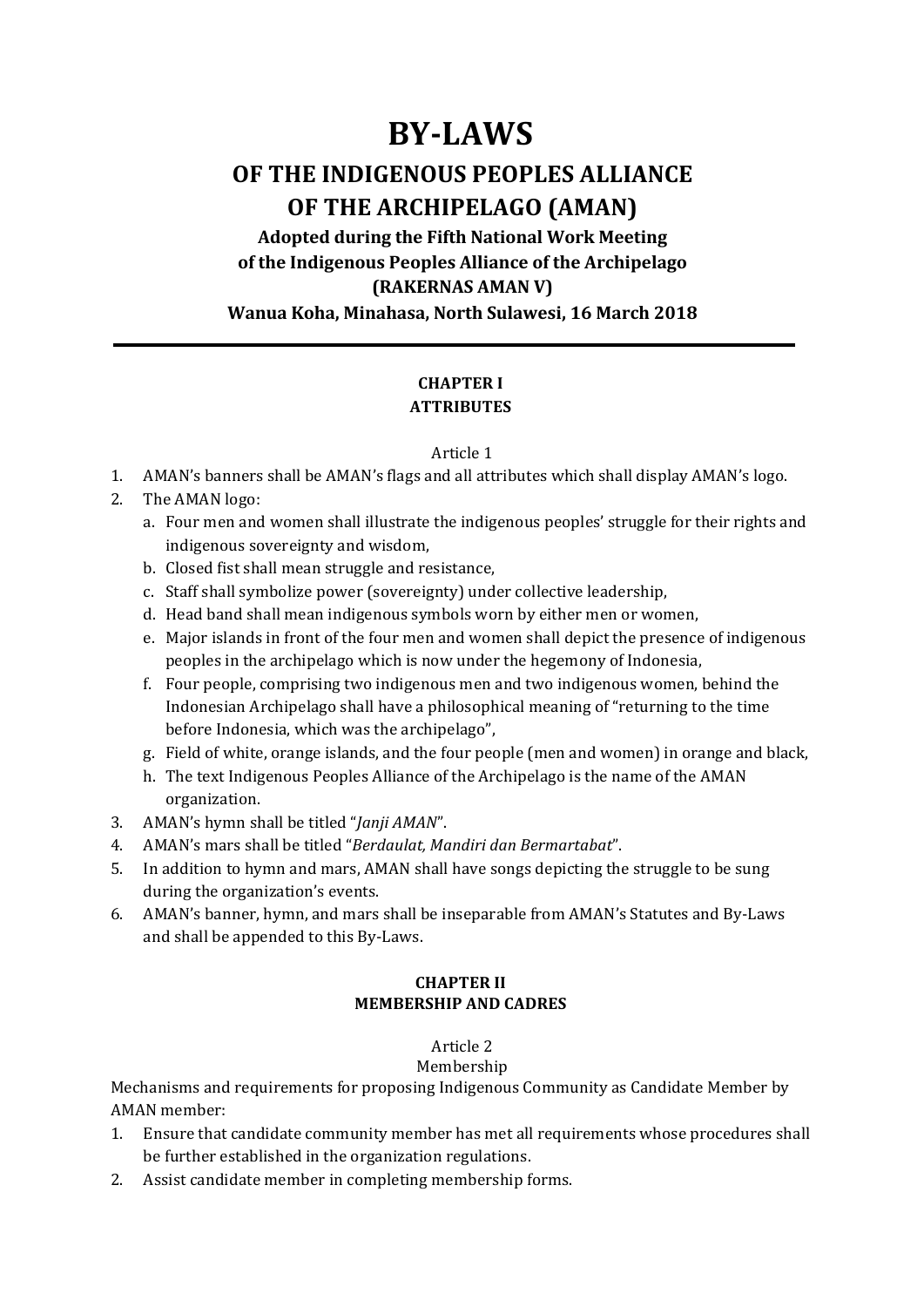3. Assist candidate member to prepare and submit membership application form to AMAN Executive Body (Local, Regional, and National Chapters).

## Article 3

## Cadres

- 1. AMAN cadres shall be from indigenous communities who are AMAN members whose data is listed and registered nationally in the AMAN organization.
- 2. AMAN cadres shall be classified into four categories: Primary Cadre (*Kader Utama*), Beginner Cadre (*Kader Pemula*), Mover Cadre (*Kader Penggerak*), and Leader Cadre (*Kader Pemimpin*)
- 3. AMAN cadres whose data are listed and registered based on the classifications shall have the right to obtain a cadre card.

#### Article 4

#### Membership and Cadre Dues

- 1. Membership dues:
	- a. Membership dues shall be mandatory contributions paid by AMAN members to be coordinated by the indigenous peoples committee to the organization executive body as a form of commitment to the organization.
	- b. AMAN members' dues as stated in Paragraph (1) shall be IDR 120,000 (one hundred and twenty thousand Rupiah) per year or IDR 10,000 (ten thousand Rupiah) per month.
- 2. Cadre dues:
	- a. Cadre fees are mandatory and voluntary individual contributions which shall be paid by *Kader Penggerak* and *Kader Pemimpin* AMAN as a commitment to strengthen the organization's finances.
	- b. Cadre's dues as stated in Paragraph (3) shall be mandatory contributions of IDR 24,000 (twenty-four thousand Rupiah) per year or IDR 2,000 (two thousand Rupiah) per month, and voluntary contributions based on the cadre's ability.
- 3. Members and cadres' dues shall be made through the Local Chapter, Regional Chapter, or National Chapter, and maybe paid in full for several years or by installments.
- 4. Dues payment as stated in Paragraph (3) shall be made through the organization's bank account registered under AMAN National Chapter.
- 5. Members and cadres' dues shall be used to improve members relations, as stimulant to improve the performance of the organization, program, or other local, regional, and national activities, in which 50% shall be allocated for Local Chapters, 40% for Regional Chapters, and 10% for National Chapter.
- 6. Members and cadres' dues shall be allocated 100% for AMAN National Chapter if Local and Regional Chapters have not been established.
- 7. Members and cadres' dues shall be paid at the end of the year at the latest.
- 8. The use of and accountability of funds sourced from dues as stated in Paragraph (7) shall be made accountable by each chapter level of the AMAN organizational structure.
- 9. AMAN member communities who fail to fulfill their duties of paying their dues shall be penalized by being denied from participating in activities, programs, and from receiving organizational services.
- 10. Sanction mechanisms shall be fully entrusted upon Local or Regional Chapters, unless Local or Regional Chapters have not been established, in which case sanctions shall be provided by the National Chapter.
- 11. AMAN members fees can be paid in non-cash payments in accordance with the AMAN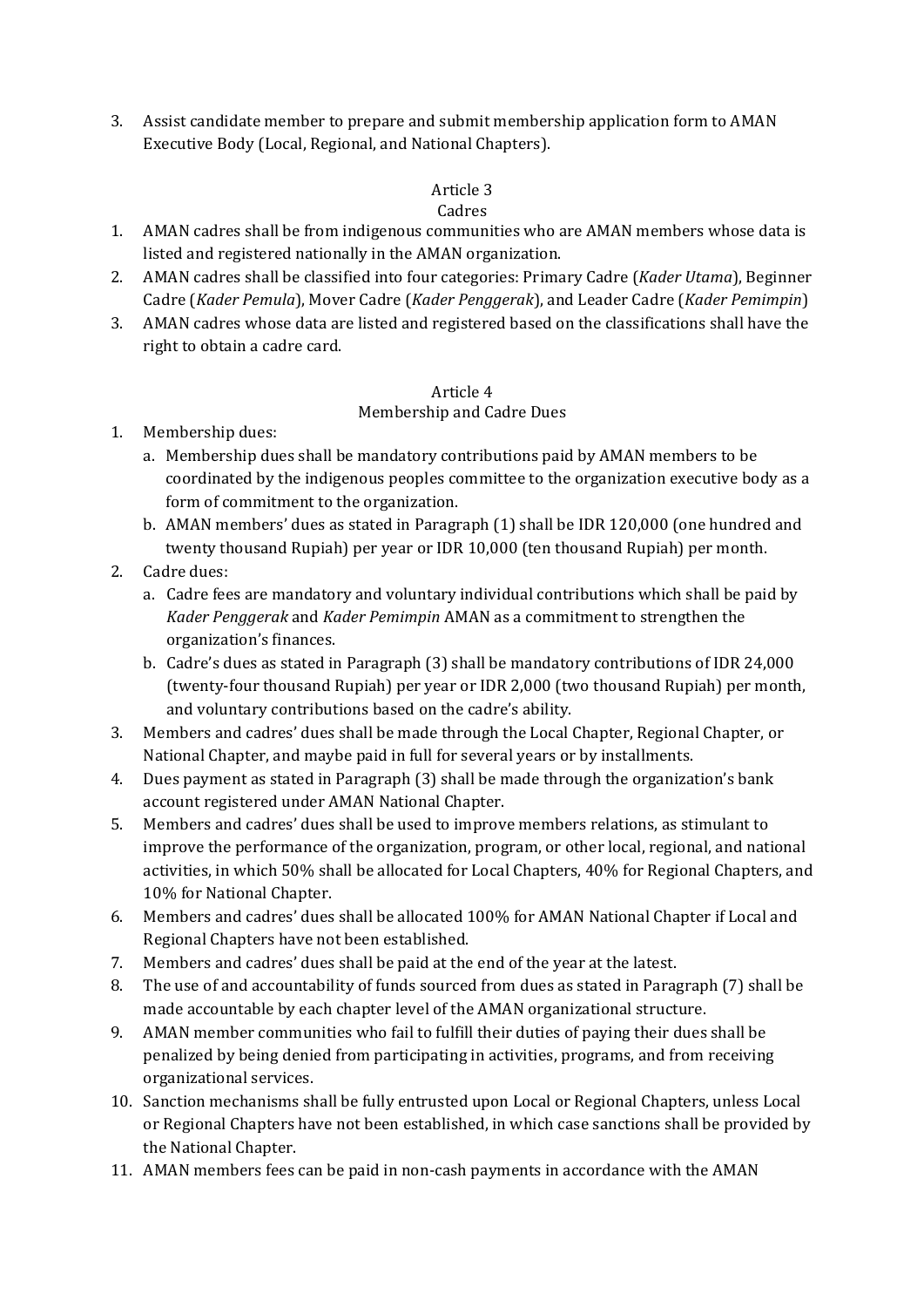member's local conditions.

## Article<sub>5</sub>

Cadre Acceptance Mechanisms, Requirements, and Capacity Building Guidelines

- 1. *Kader Utama* as stated in Article 3 Paragraph (2) of this By-Laws shall be the initiators, founders, and comrades to the vision of the Indigenous Peoples' movement who have been tested continuously for at least 15 years, and their proposal and approval shall be established in AMAN National Chapter Regulation.
- 2. Cadre recruitment and capacity building shall be carried out in the following stages:
	- a. *Kader Pemula* are prepared by communities and recruited by AMAN Local Chapter,
	- b. *Kader Penggerak* are prepared and recruited by AMAN Regional Chapter,
	- c. *Kader Pemimpin* are prepared and recruited by AMAN National Chapter.
- 3. Requirements to become *Kader Pemula*:
	- a. Member of AMAN member community,
	- b. Recommended by community leader,
	- c. States his/her willingness to become cadre and completes cadre registration forms.
- 4. Requirements to become *Kader Penggerak*:
	- a. Member of AMAN member community,
	- b. Has completed *Kader Pemula* stage,
	- c. Understands Statutes and By-Laws and other valid AMAN regulations.
- 5. Requirements to become *Kader Pemimpin*:
	- a. Member of AMAN member community,
	- b. Has completed *Kader Pemula* and *Kader Penggerak* stages,
	- c. Proven to carry out tanglible actions in the protection, defense, and service for communities,
	- d. Militant and loyal to AMAN.

# **CHAPTER III**

## **ORGANIZATIONAL STRUCTURE AND EXECUTIVE BODY, ITS AUTHORITIES AND DUTIES**

## Article 6

# Tasks and Functions of DAMANNAS

- 1. DAMANNAS' task shall be to communicate and coordinate with their respective regions.
- 2. Oversight Functions of DAMANNAS shall include:
	- a. Carrying out monitoring and evaluation of organization's implementation of its work program.
	- b. Carry out evaluation of the organization's development report as presented by AMAN Secretary General.
	- c. Oversee the organization management, revenue, and expenditures.
- 3. DAMANNAS' Budgeting functions shall include:
	- a. With AMAN Secretary General, prepare the Organization's Revenues and Expenditures,
	- b. With AMAN Secretary General, raise funds for the organization.
- 4. Legislative/Policy Functions of DAMANNAS shall include:
	- a. With AMAN Secretary General, develop organization regulations.
	- b. With AMAN Secretary General, develop organization policies.
	- c. Assess and review policies which are not in accordance with Statutes, By-Laws, and regulations of the organization.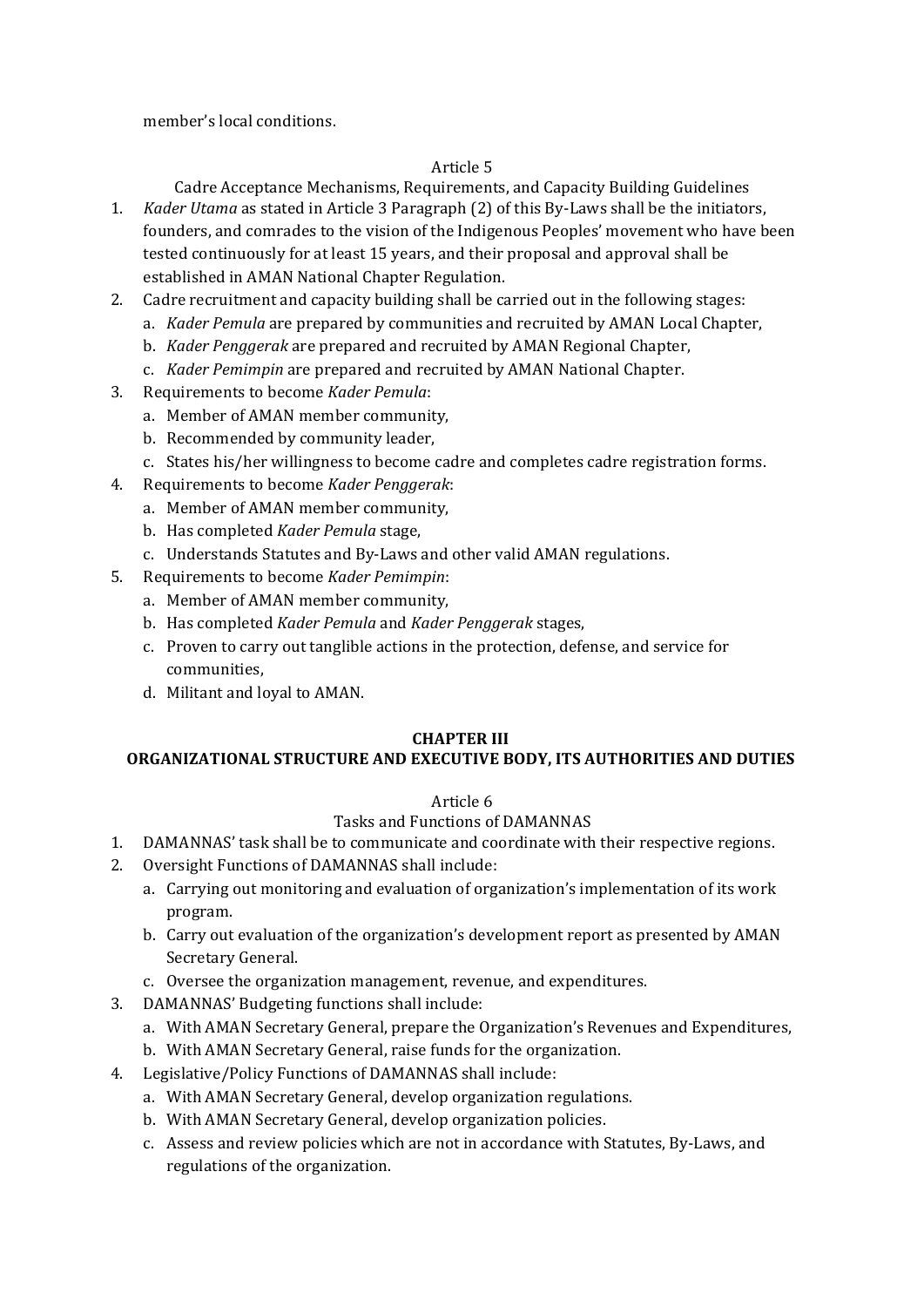## Article 7

## DAMANNAS Recall Procedures

- 1. In the event of an alleged violation of AMAN Statutes, By-Laws, and other valid regulations by DAMANNAS member, fact-finding mechanism shall refer to Article 22 of this By-Laws.
- 2. In the event of resignation of a DAMANNAS member, this shall be proven by a letter of resignation.
- 3. Recall candidate for DAMANNAS shall be proposed by members through AMAN Regional Chapter in coordination with the associated Local Chapter.
- 4. Recall for DAMANNAS shall be determined during the National Chapter Meeting (*Rapat*) *Pengurus Besar*/RPB).

## Article 8

## DAMANNAS Election Procedures

- 1. DAMANNAS candidate shall be proposed by Regional Chapter based on recommendations from communities and Local Chapters.
- 2. Election of DAMANNAS member shall be done by each region.
- 3. Appointment of DAMANNAS member shall be done during Congress of the Indigenous Peoples of the Archipelago (*Kongres Masyarakat Adat Nusantara*/KMAN).

#### Article 9

# Appointment of Interim Officers

## **AMAN Secretary General**

- 1. In the event of an alleged violation of AMAN Statutes, By-Laws, and other valid regulations by AMAN Secretary General, fact-finding mechanism shall refer to Article 22 of this By-Laws.
- 2. In the event of resignation of AMAN Secretary General, this shall be proven by a letter of resignation.
- 3. DAMANNAS shall consult with AMAN Local and Regional Chapters to collect aspirations for proposed Interim AMAN Secretary General which shall be done through an official letter and shall be submitted to DAMANNAS.
- 4. DAMANNAS shall carry out deliberations and consensus to appoint Interim AMAN Secretary General and shall be produced through a deliberations report.
- 5. The appointment of the Interim AMAN Secretary General by DAMANNAS shall be done in 1 (one) year at the latest, and definitive AMAN Secretary General election shall be done through Extraordinary Congress of the Indigenous Peoples of the Archipelago (*Kongres Masyarakat Adat Nusantara Luar Biasa*/KMANLUB).

## Article 10

## Duties of Interim AMAN Secretary General

- 1. With regards to the running of the organization, duties of the Interim AMAN Secretary General shall include:
	- a. Operational duties in the AMAN National Chapter Secretariat,
	- b. Hold KMANLUB with DAMANNAS,
	- c. Issue operational decisions for the organization following consultation with DAMANNAS.
- 2. For substantive and strategic decision making for the organization, the Interim AMAN Secretary General shall consult with DAMANNAS and obtain agreement from DAMANNAS Chair.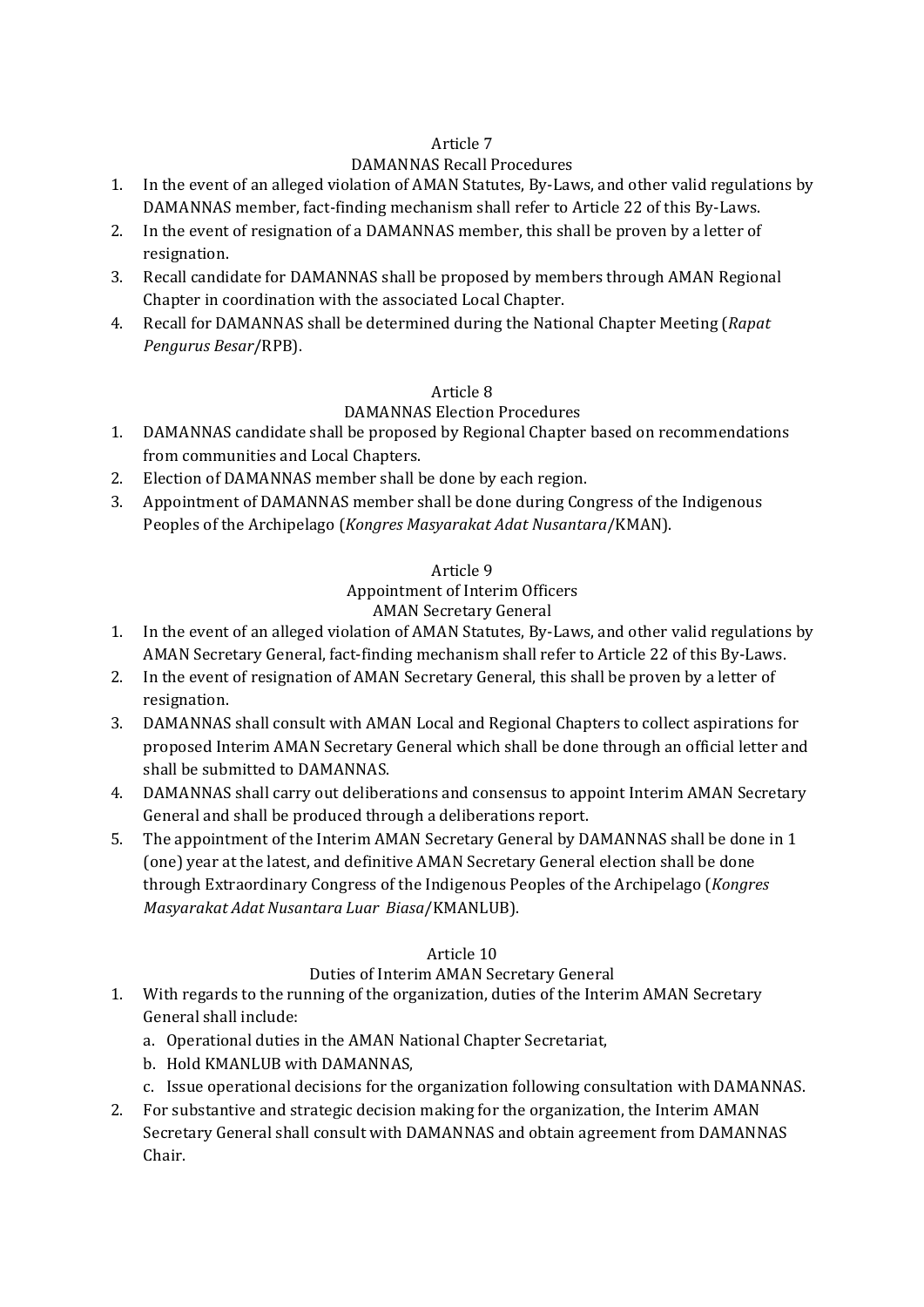## Article 11

#### Tasks and Functions of DAMANWIL

- 1. DAMANWIL' task shall be to communicate and coordinate with their local regions.
- 2. Oversight Functions of DAMANWIL shall include:
	- a. Carrying out monitoring and evaluation of organization's implementation of its work program,
	- b. Carry out evaluation of the organization's development report as presented by Chair of Regional Chapter Executive Body (*Badan Pelaksana Harian*/BPH AMANWIL),
	- c. Oversee the organization management, revenue, and expenditures.
- 3. DAMANWIL' Budgeting functions shall include:
	- a. With Chair of BPH AMANWIL, prepare the Organization's Revenues and Expenditures,
	- b. With Chair of BPH AMANWIL, raise funds for the organization.
- 4. Legislative/Policy Functions of DAMANWIL shall include:
	- a. With Chair of BPH AMANWIL, develop organization regulations at the Regional Executive Body level.
	- b. With Chair of BPH AMANWIL, develop organization policies at the Regional Executive Body level,
	- c. Assess and review local policies which are not in accordance with Statutes, By-Laws, and regulations of the organization.

#### Article 12

#### DAMANWIL Recall Procedures

- 1. In the event of an alleged violation of AMAN Statutes, By-Laws, and other valid regulations by DAMANWIL member, fact-finding mechanism shall refer to Article 22 of this By-Laws.
- 2. In the event of resignation of a DAMANWIL member, this shall be proven by a letter of resignation.
- 3. Recall candidate for DAMANWIL shall be proposed by members through the relevant AMAN Local Chapter.
- 4. Recall for DAMANWIL shall be determined during the Regional Chapter Meeting (*Rapat Pengurus Wilayah*/RPW).

#### **CHAPTER IV WING ORGANIZATIONS**

#### Article 13

#### Establishment of Wing Organizations

- 1. The establishment of AMAN Wing Organizations shall aim to accelerate the achievement of the objective of the AMAN organization.
- 2. The established wing organizations in all levels of organizational structures shall have rights as members in deliberations, meetings, or forums for decision-making in the AMAN organization (Congress, MUSWIL, MUSDA, RAKERNAS, RPB, RAKERWIL, RPW, RAKERDA, RPD) represented by the executive body's delegates for each level of the organization.

#### Article 14

#### Wing Organization Establishment Procedures

- 1. The establishment of national wing organization shall be determined through AMAN National Chapter Meeting.
- 2. The establishment of regional wing organization shall be determined through AMAN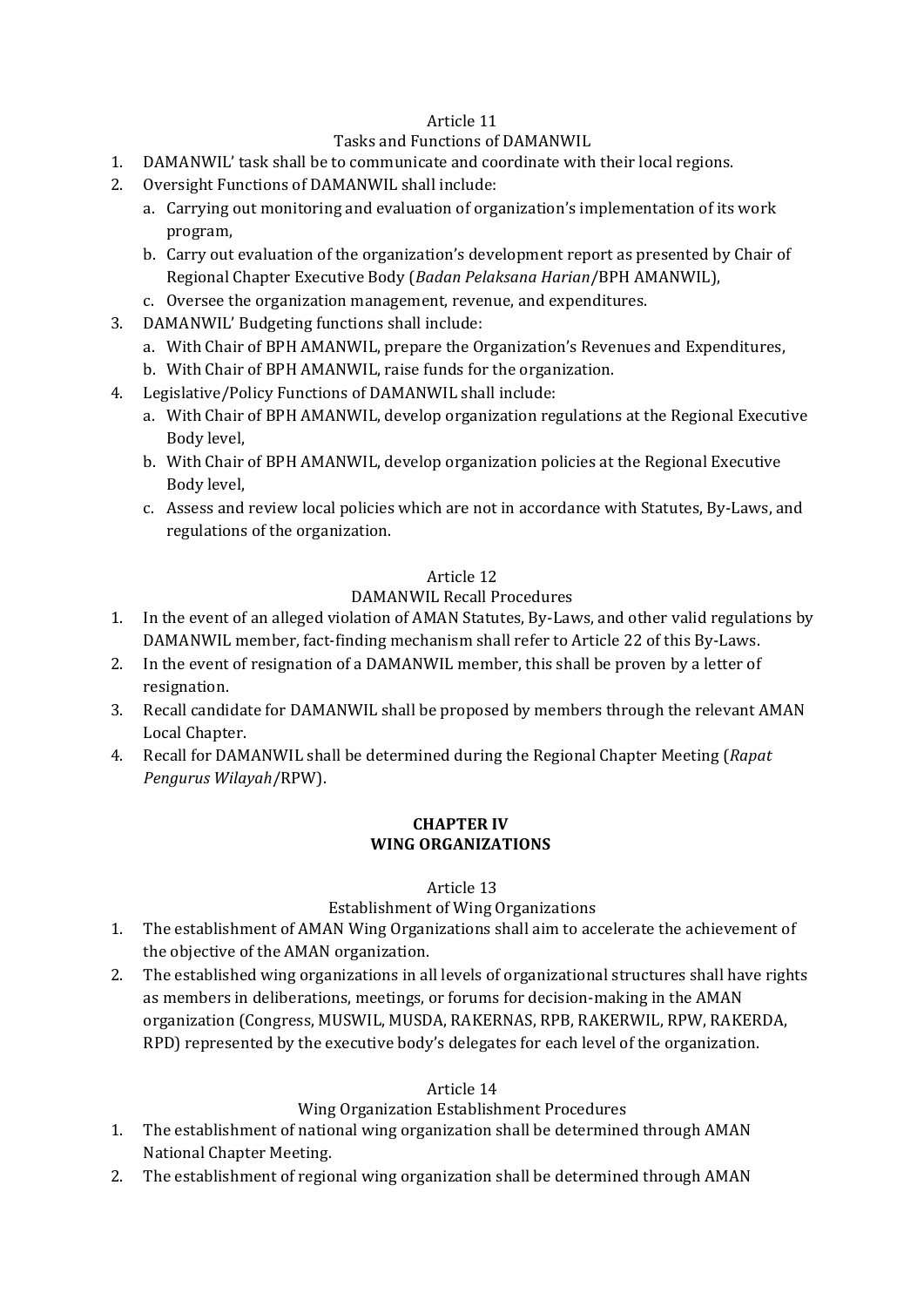Executive Body meetings at each respective level.

3. The establishment of an executive body for a wing organization without AMAN organizational structure must coordinate with the national wing organization executive body. 

#### **CHAPTER V CONGRESS, DELIBERATIONS, AND MEETINGS**

#### Article 15

Extraordinary Congress of the Indigenous Peoples of the Archipelago (KMANLUB)

- 1. KMANLUB shall be held based on the proposal of at least half the number of members through National, Regional, and Local Chapters through a written letter with report containing community deliberation results.
- 2. KMANLUB shall be held by AMAN National Chapter.
- 3. In the event that the National Chapter is unable to hold KMANLUB, then all Regional Chapters may form an organizing committee for KMANLUB.

#### Article 16

## Extraordinary Regional Deliberations (MUSWILUB)

- 1. Extraordinary Regional Deliberations (Musyawarah Wilayah Luar Biasa/MUSWILUB) shall be held based on the proposal of at least half the number of members through National, Regional, and Local Chapters through a written letter with report containing community deliberation results.
- 2. MUSWILUB shall be held by AMAN National Chapter.
- 3. In the event that the Regional Chapter is unable to hold MUSWILUB, then all Local Chapters may form an organizing committee for MUSWILUB.

## Article 17

#### Extraordinary Local Deliberations (MUSDALUB)

- 1. Extraordinary Local Deliberations (*Musyawarah Daerah Luar Biasa*/MUSDALUB) shall be held based on the proposal of at least half the number of members through National, Regional, and Local Chapters through a written letter with report containing community deliberation results.
- 2. MUSDALUB shall be held by AMAN Local Chapter.
- 3. In the event that the Local Chapter is unable to hold MUSDALUB, then all AMAN members may form an organizing committee for MUSDALUB.

#### Article 18

National Work Meeting of the Indigenous Peoples of the Archipelago (RAKERNAS)

- 1. AMAN National Work Meeting of the Indigenous Peoples of the Archipelago (Rapat Kerja *Nasional/RAKERNAS*) shall be held by AMAN Secretary General
- 2. Committee-in-charge for AMAN RAKERNAS shall be AMAN National Chapter

#### **CHAPTER VI BODIES**

#### Article 19

1. The bodies shall mean bodies established to achieve the organization's specific objectives or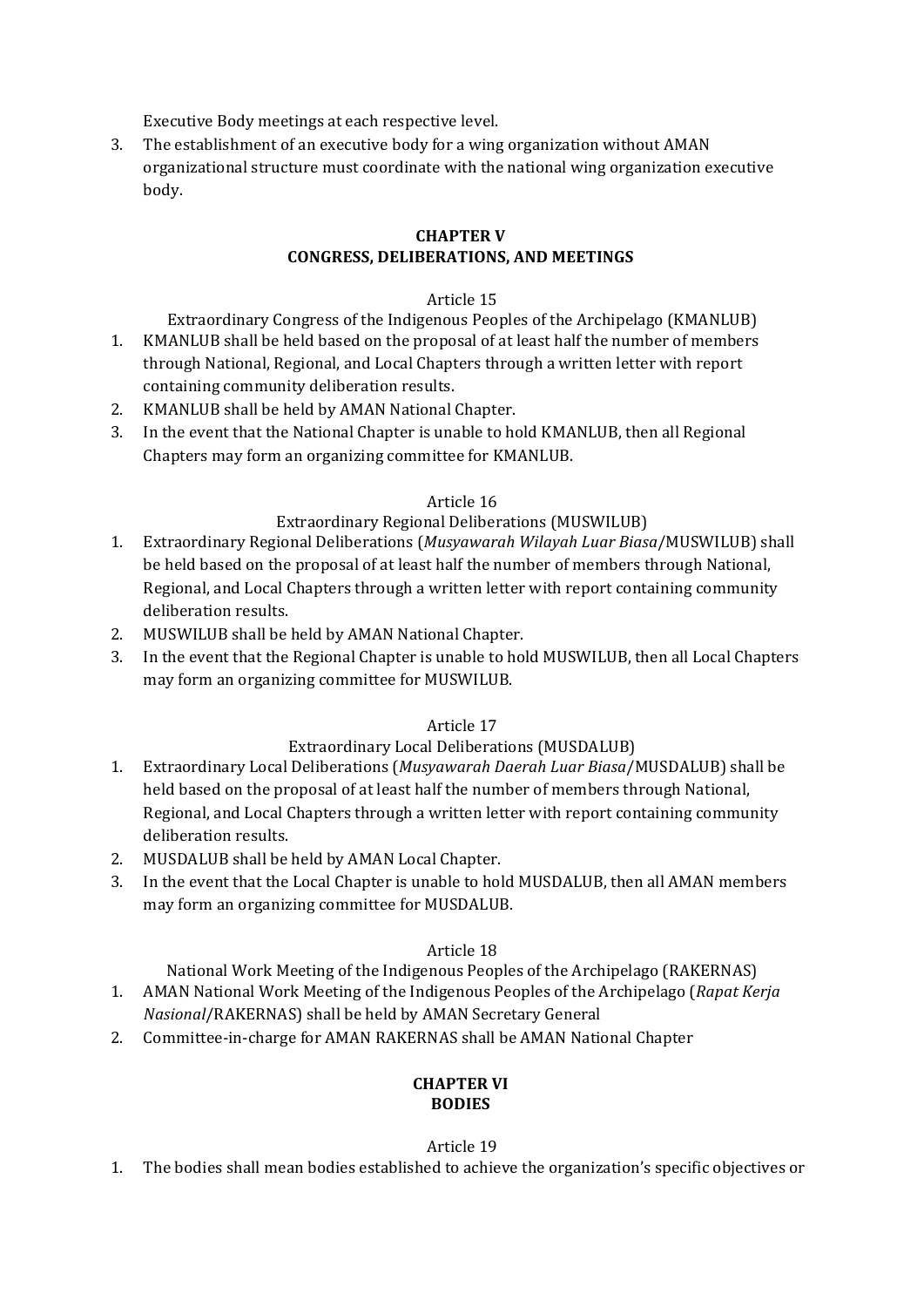business development. 

2. The bodies established shall be discussed and approved in AMAN RPB, which shall be established based on decision of AMAN Secretary General.

## **CHAPTER VII ORGANIZATION REGULATIONS**

# Article 20

# Regulation Hierarchy

- 1. Organization regulations shall mean the hierarchy of AMAN regulations as guidelines for running the organization.
- 2. Organization law hierarchy as stated in Paragraph (1) shall include:
	- a. AMAN Statutes
	- b. AMAN By-laws
	- c. Regulation of AMAN National Chapter
	- d. Decision of AMAN Secretary General
	- e. Instruction of AMAN Secretary General
	- f. Regulations of AMAN Regional Chapter
	- g. Decision of Chair of AMAN Regional Chapter Executive Body
	- h. Instruction of AMAN Regional Chapter Executive Body
	- i. Regulations of AMAN Local Chapter
	- j. Decision of Chair of AMAN Local Chapter Executive Body

#### Article 21

- 1. AMAN Statutes shall be decided and approved by KMAN, whose contents include membership and rights and responsibilities, AMAN principles and foundation, AMAN vision and mission, and fundamental mechanisms for the organization's highest level of decisionmaking.
- 2. By-Laws shall be decided and approved by KMAN or RAKERNAS whose contents further establish By-Laws provisions including: fulfilling members' rights and responsibilities, implementing and enforcing AMAN executive body as well as distribution of tasks and responsibilities, memberships and cadres, and finances, sanctions, and dissolution of the organization.
- 3. Regulation of AMAN National Chapter, hereafter referred to as Perbes AMAN (*Peraturan Pengurus Besar AMAN*), shall be approved by AMAN National Council along with AMAN Secretary General, which shall include contents regarding the implementation of the Statutes and By-Laws as well as strategic programs as mandated by KMAN and or RAKERNAS.
- 4. Decision of AMAN Secretary General shall be approved by AMAN Secretary General, which shall include contents regarding the implementation of the By-Laws and results of RAKERNAS and RPB.
- 5. Instruction of AMAN Secretary General shall be issued by AMAN Secretary General to implement results specifically recommended in RPB or on behalf of the discretion of AMAN Secretary General in respond to urgent and specific situations and needs, to AMAN Regional Chapters, AMAN Local Chapters, Wing Organizations, and organization bodies.
- 6. Regulation of AMAN Regional Chapter, hereafter referred to as Perwil AMAN (*Peraturan*) *Pengurus Wilayah AMAN*), shall be approved by AMAN Regional Council along with Chair of Regional Chapter Executive Body, which shall include contents regarding the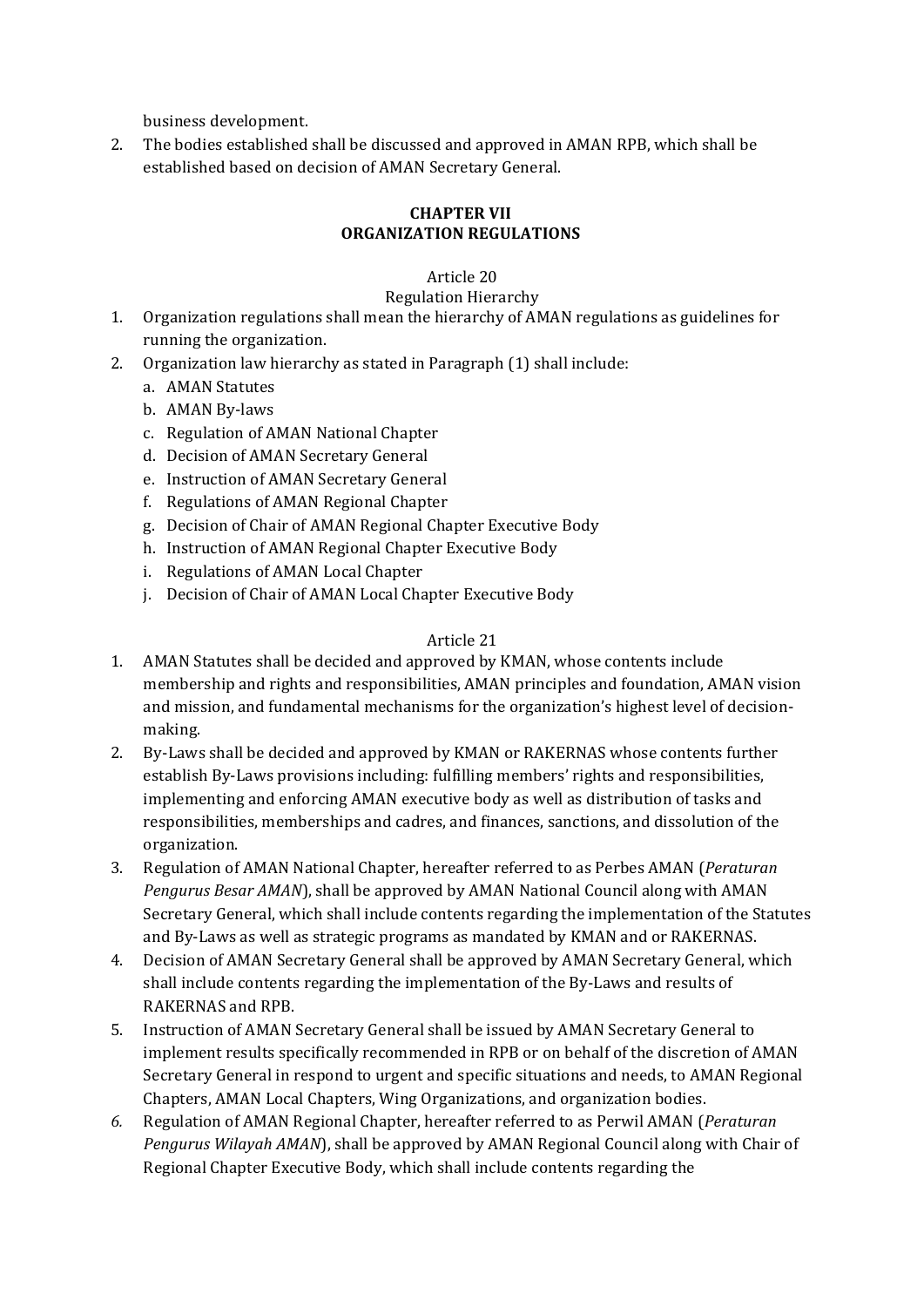implementation of the Statutes and By-Laws as well as strategic programs as mandated by KMAN, RAKERNAS, RPB, MUSWIL, and RAKERWIL.

- 7. Decision of Chair of Regional Chapter Executive Body shall be approved by the Chair of Regional Chapter Executive Body, which shall include contents regarding the implementation of the By-Laws and results of RAKERNAS, RPB, RAKERWIL, and RPW.
- 8. Instruction of Chair of Regional Chapter Executive Body shall be issued by Chair of Regional Chapter Executive Body to implement results specifically recommended in RPB, RAKERWIL, or RPW, or on behalf of the discretion of Chair of Regional Chapter Executive Body in respond to urgent and specific situations and needs to AMAN Local Chapters.
- 9. Regulation of AMAN Local Chapter, hereafter referred to as Perda AMAN (*Peraturan Pengurus Daerah AMAN*), shall be approved by AMAN Local Council along with Chair of Local Chapter Executive Body, which shall include contents regarding the implementation of the Statutes and By-Laws as well as strategic programs as mandated by KMAN, RAKERNAS, RPB, MUSWIL, RAKERWIL, MUSDA, and RAKERDA.
- 10. Decision of Chair of Local Chapter Executive Body shall be approved by the Chair of Local Chapter Executive Body, which shall include contents regarding the implementation of the By-Laws and results of RAKERNAS, RPB, RPW, RAKERWIL, and RPD.

## **CHAPTER VIII SANCTIONS**

# Article 22

Sanctions and mechanisms for handing out sanctions:

- 1. In the event of an alleged violation against AMAN Statutes, By-Laws, and other valid regulations by cadres, members, and AMAN (local, regional, and national chapter) executive bodies, a fact-finding team shall be formed at a higher AMAN organization level as approved through deliberation results.
- 2. The fact-finding team as stated in Paragraph  $(1)$  shall be parties who are not involved in the alleged violation against AMAN Statutes, By-Laws, and other valid regulations, and shall be independent.
- 3. Procedures for establishing and tasks of this fact-finding team shall be further established through valid decision-making mechanisms of the organization.
- 4. Defense against the alleged violation of AMAN Statutes, By-Laws, and other valid regulations shall be done in writing or orally, in accordance with each level of AMAN organization.
- 5. Dispute resolution mechanism for the alleged violation of AMAN Statutes, By-Laws, and other valid regulations shall be further established through valid decision-making mechanisms of the organization.
- 6. Sanctions shall comprise mild sanction of a written reprimand, moderate sanction of written warning, and severe sanction of dishonorable discharge.
- 7. Criteria of sanctions as stated in Paragraph (6) shall be determined by the fact-finding team and established in other AMAN organization regulations.
- 8. In the event of an alleged violation against the mandates of AMAN Statutes, By-Laws, and other valid regulations by cadres, members, and AMAN (local, regional, and national chapter) executive bodies, the organization may suspend or take over through decision-making mechanisms by a higher AMAN organization level.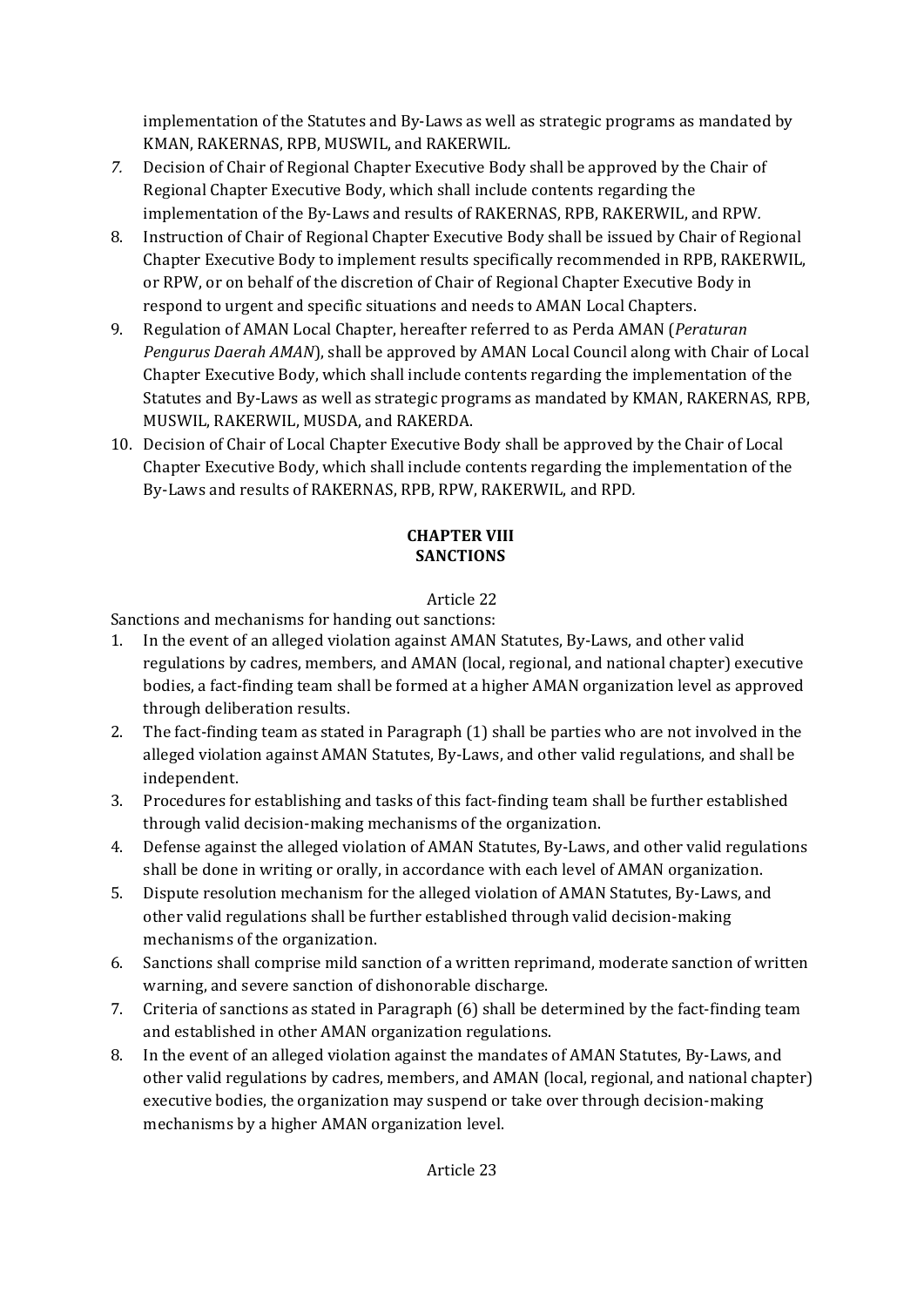#### Sanctions for Meetings

- 1. RPB, RPW, and RPD are official meetings of the AMAN organizations which shall be regulated in addition to other official meetings.
- 2. In the event that the AMAN Secretary General does not hold the AMAN National Chapter Meeting at least once a year, AMAN National Council shall write a written warning to AMAN Secretary General.
- 3. In the event that the Chair of AMAN Regional Chapter Executive Body does not hold the AMAN Regional Chapter Meeting at least once a year, AMAN Secretary General shall write a written warning to Chair of AMAN Regional Chapter Executive Body.
- 4. In the event that the Chair of AMAN Local Chapter Executive Body does not hold the AMAN Local Chapter Meeting at least once a year, Chair of AMAN Regional Chapter Executive Body shall write a written warning to Chair of AMAN Local Chapter Executive Body.

#### **CHAPTER IX DISSOLUTION AND TRANSITIONAL PROVISIONS**

#### Article 24

- 1. Dissolution of the organization may be done only upon the proposal of at least half of the number of all AMAN members through KMAN or KMANLUB.
- 2. If the organization is to be dissolved, all organization assets shall be handed over to similar organizations.
- 3. Similar organizations as stated in Paragraph (1) in this article shall be further determined during a special meeting to be held by AMAN National Chapter of the period prior to the dissolution.
- 4. Procedures for handing over the organization's wealth and assets shall be further determined in a special meeting as stated in Paragraph (1) of this article.

Adopted in : Wanua Koha, Minahasa District, North Sulawesi

Date : 16 March 2018